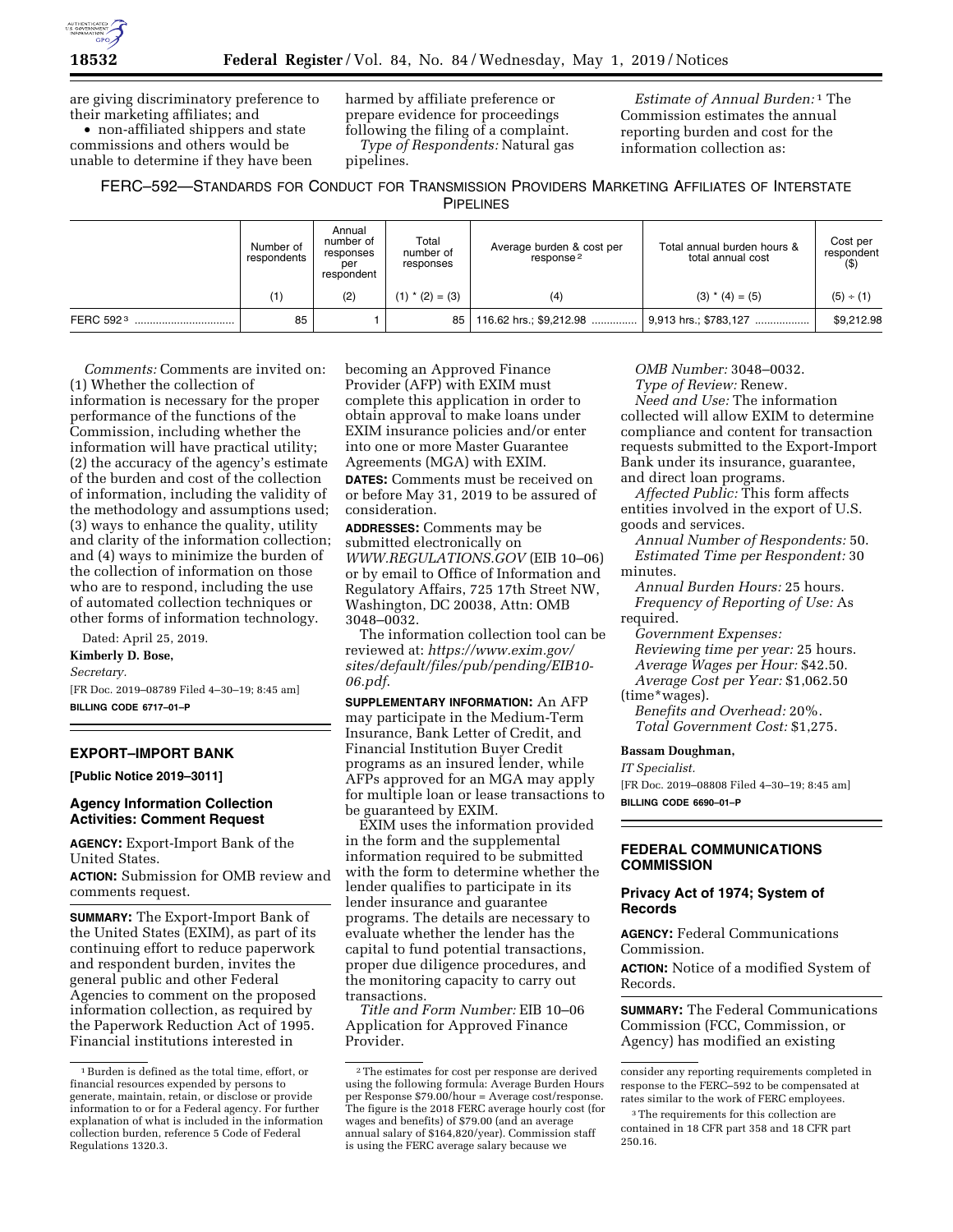system of records, FCC/OMD–12, Integrated Library System (ILS) Records, subject to the Privacy Act of 1974, as amended. This action is necessary to meet the requirements of the Privacy Act to publish in the **Federal Register**  notice of the existence and character of records maintained by the Agency. The FCC's Office of the Secretary (OS) in the Office of Managing Director (OMD) uses the records in OMD–12 to keep track of items borrowed by registered users from the FCC Library's collection and to ensure that all items are returned to the FCC Library in a timely manner and/or upon a FCC employee's resignation from the Commission.

**DATES:** This action will become effective on May 1, 2019. Written comments on the system's routine uses are due by May 31, 2019. The routine uses in this action will become effective on May 31, 2019 unless written comments are received that require a contrary determination.

**ADDRESSES:** Send comments to Leslie F. Smith, Privacy Manager, Information Technology (IT), Room 1–C216, Federal Communications Commission, 445 12th Street SW, Washington, DC 20554, or via the internet at *[Leslie.Smith@fcc.gov.](mailto:Leslie.Smith@fcc.gov)* 

**FOR FURTHER INFORMATION CONTACT:**  Leslie F. Smith (202) 418–0217, or *[Leslie.Smith@fcc.gov](mailto:Leslie.Smith@fcc.gov)* (and to obtain a copy of the Narrative Statement and the Supplementary Documentation, which includes details of the modifications to this system of records).

**SUPPLEMENTARY INFORMATION:** This notice serves to update and modify FCC/OMD–12 as a result of the various necessary changes and updates, including more advanced electronic information technologies, *i.e.,* cloud technology, and format changes required by OMB Circular A–108, since its previous publication. The substantive changes and modifications to the previously published version of the FCC/OMD–12 system of records include:

1. Updating the language in the Security Classification to follow OMB guidance.

2. Making minor changes to the language in the Categories of Records to be consistent with the language and phrasing now used in the FCC's SORNs.

3. Updating and/or revising language in four routine uses: (1) Adjudication and Litigation; (2) Law Enforcement and Investigation; (3) Congressional Inquiries; and (4) Government-wide Program Management and Oversight.

4. Adding four new routine uses: (5) For Non-Federal Personnel to allow contractors performing or working on a contract for the Federal Government

access to information; (6) Breach Notification to address real or suspected data breach situations at the FCC; (7) Assistance to Federal Agencies and Entities for assistance with other Federal agencies' data breach situations; and (8) Recovering Overdue Library Materials to allow FCC managers or supervisors to facilitate the recovery of overdue books or other loaned library materials recalled due to emergencies. Routine Uses (6) and (7) are required by OMB Memorandum M–17–12.

5. Adding two new sections: Reporting to a Consumer Reporting Agency to address valid and overdue debts owed by individuals to the FCC under the Debt Collection Act, as recommended by OMB; and a History section referencing the previous publication of this SORN in the **Federal Register**, as required by OMB Circular A–108.

6. Adding a new records retention and disposal schedule approved by the National Archives and Records Administration (NARA).

The system of records is also updated to reflect various administrative changes related to the system managers and system addresses; policy and practices for storage retrieval of the information; administrative, technical, and physical safeguards; and updated notification, records access, and contesting records procedures.

#### **SYSTEM NAME AND NUMBER**

FCC/OMD–12, Integrated Library System (ILS) Records.

## **SECURITY CLASSIFICATION:**

# Unclassified. **SYSTEM LOCATION:**

FCC Library, Office of the Secretary, Office of Managing Director (OMD), 445 12th Street SW, Washington, DC 20554.

#### **SYSTEM MANAGER(S):**

Office of the Secretary, Office of Managing Director (OMD), 445 12th Street SW, Washington, DC 20554.

## **AUTHORITY FOR MAINTENANCE OF THE SYSTEM:**

44 U.S.C. 3101 and 47 U.S.C. 154(I).

#### **PURPOSE(S) OF THE SYSTEM:**

The information is maintained and used to keep track of items borrowed by registered users from the FCC Library's collection and to ensure that all items are returned to the FCC Library in a timely manner and/or upon a FCC employee's resignation from the Commission.

## **CATEGORIES OF INDIVIDUALS COVERED BY THE SYSTEM:**

Information on current Federal Communications Commission (FCC)

employees who have registered as library users.

#### **CATEGORIES OF RECORDS IN THE SYSTEM:**

Information in this system includes, but is not limited to records on checkedout and/or checked-in items contained in the FCC Library collection. The records may include, but are not limited to such information as the individual's name, organizational unit, telephone number, room number, building access badge number, library barcode identifier, and position title.

## **RECORD SOURCE CATEGORIES:**

FCC employees who provide contact information in order to checkout materials from the FCC library and the FCC Library collection inventory.

#### **ROUTINE USES OF RECORDS MAINTAINED IN THE SYSTEM, INCLUDING CATEGORIES OF USERS AND PURPOSES OF SUCH USES:**

In addition to those disclosures generally permitted under 5 U.S.C. 552a(b) of the Privacy Act, all or a portion of the records or information contained in this system may be disclosed to authorized entities, as is determined to be relevant and necessary, outside the FCC as a routine use pursuant to 5 U.S.C. 552a(b)(3) as follows.

1. Adjudication and Litigation—To disclose information to the Department of Justice (DOJ) or other administrative or adjudicative bodies before which the FCC is authorized to appear when: (a) The FCC or any component thereof; or (b) any employee of the FCC in his or her official capacity; or (c) any employee of the FCC in his or her individual capacity where the DOJ or the FCC has agreed to represent the employee; or (d) the United States is a party to litigation or has an interest in such litigation, and the use of such records by the DOJ or the FCC is deemed by the FCC to be relevant and necessary to the litigation;

2. Law enforcement and Investigation—To disclose pertinent information to the appropriate Federal, State, and/or local agency responsible for investigating, prosecuting, enforcing, or implementing a statute, rule, regulation, or order, where the FCC becomes aware of an indication of a violation or potential violation of civil or criminal law or regulation.

3. Congressional Inquiries—To provide information to a Congressional office from the record of an individual in response to an inquiry from that Congressional office made at the written request of that individual.

4. Government-wide Program Management and Oversight—To